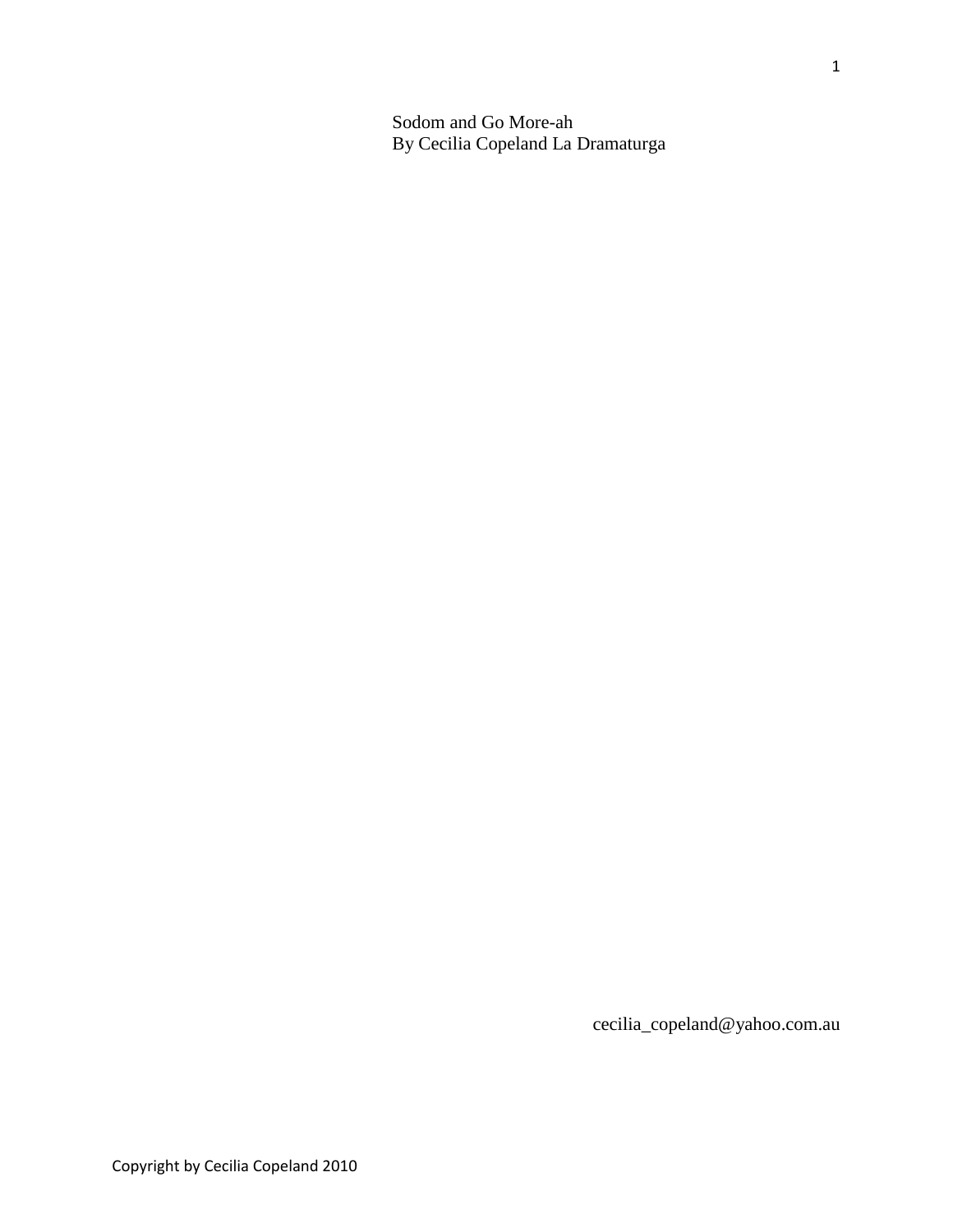SUE faces downstage near the doorframe. SPARROW passed SUE. A Moment later LEIGH follows SPARROW.

# SPARROW

(Enters the bedroom through the door frame.)

No, no, I can't take this anymore I'm not doing this shit There's junkies all over the floor Stung out like dirty sock Rotting and stinking and needing A wash Hanging out to dry Waiting for the next fix of shit Fucking fairy dust On my face on the table On my fingers But no food No real sustenance I haven't eaten in two days If I had to eat a muffin I would have to fight the fucking thing I will not not not eat you you mother fucker I weigh 98 pounds Look at me I'm a fucking skeleton A shell of a woman And that's fine as far as Dolce and Gabanna are concerned But it's starting to fucking concern me Me Who the fuck is she? Listen to me Hear me out, Sue came here like a harpy You hear me like a Banshee Did you see her throat?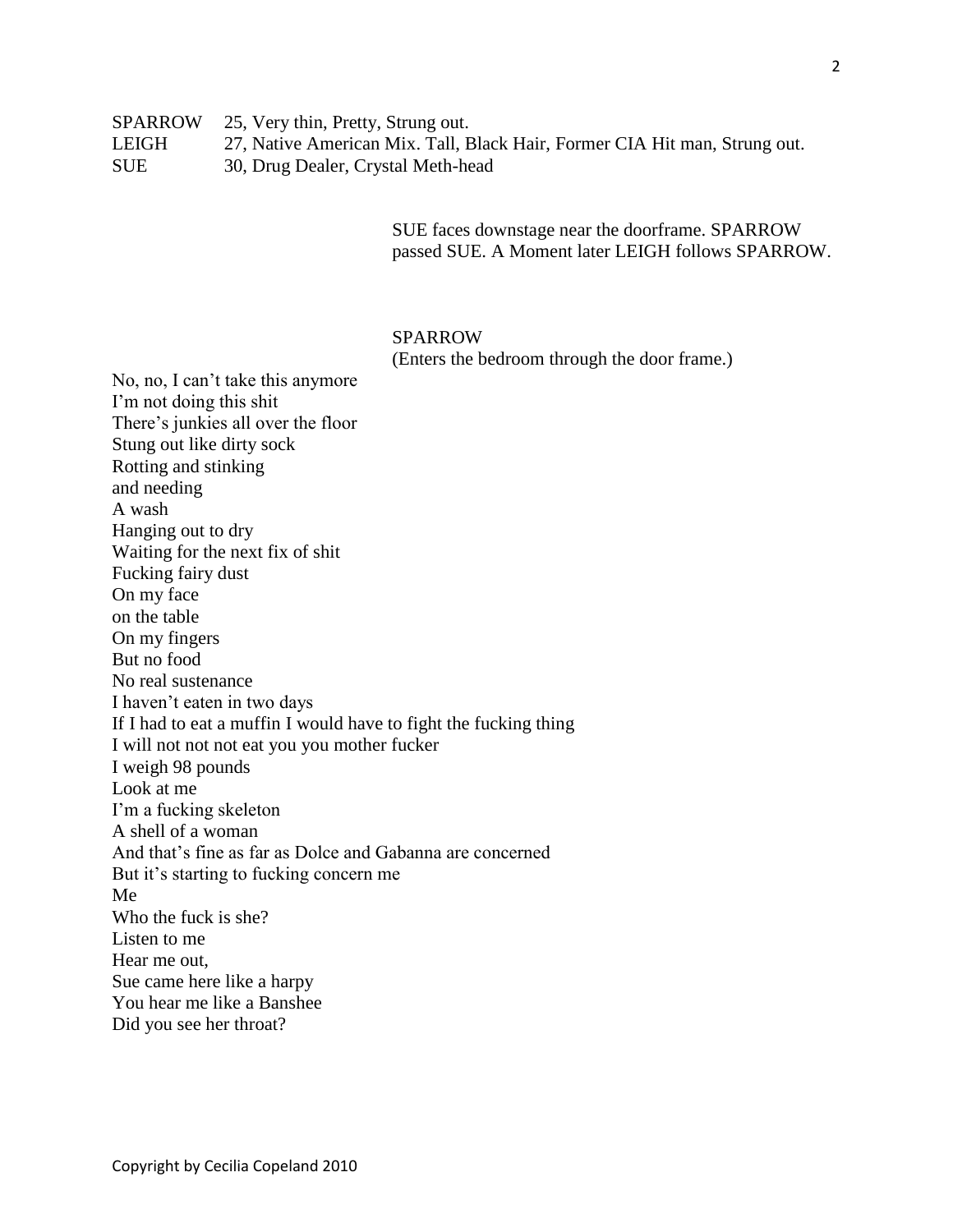# SUE

(Is scratching her neck the whole time.)

I know what they say. They say if you smoke a lot of meth that you get, you get these These These Bug bites youknow And they itch and people scratch them But this This actually is a bug bite I'm sure I got it last night It It It It itches you know

#### SPARROW

And I'm fucking standing there and she's

# SUE

It itches though

#### SPARROW

And I could see the blood starting to drip down her neck. I haven't slept, I, I'm like a crystal vase that's falling to the floor and I'm about to shatter and she's scratching and

# SUE

Fuck it totally itches

#### SPARROW

Do you hear me?

LEIGH

I know. I saw her. It's fucked up.

## SPARROW

There was blood under her nail. Her own blood was dripping down her neck and pooling into her cuticle. She was ripping her own throat out in front of me! What the fuck! I couldn't talk. I couldn't say anything. No air, no fare, not anymore. I want off this carnival ride. I couldn't get off. I couldn't stop. I just kept staring at it. I'm like a fragile vase. A crystal vase who hasn't slept for days and she's smoking crystal meth out of that crack pipe and offering it to me.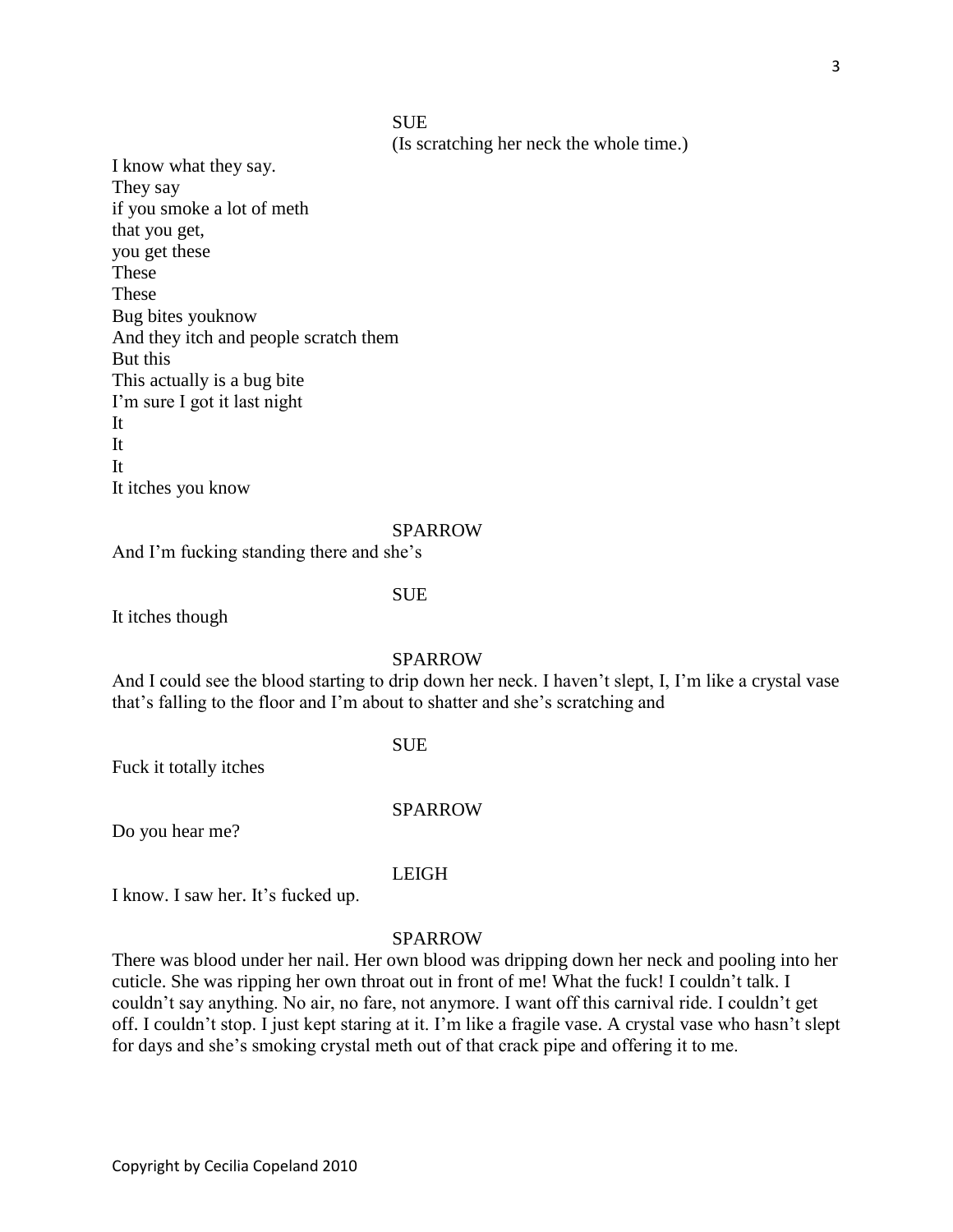# SUE

You want some.

# SPARROW

But I don't. I don't fucking want any of that. I've had… I had how many? How many pills? Eight pills, ten pills, I don't know. I had four Armani, two Smileys, and what how many of those those fuckin

LEIGH

The caps?

#### SPARROW

Yeah, the caps. What the fuck is even in those?

**SUE** 

They are a mix of all the dust I had left over from the different shipments.

# LEIGH

It's all ecstasy. There's no… heroine or anything in them.

# SPARROW

No, not directly, but in the mix. The mix of the pills. They cut the pills with coke or speed or heroine and tell me how do we fucking know? What the fuck? How many did I eat?

# LEIGH

You need to sleep.

#### SPARROW

Get them out of here! I'm not doing this anymore.

SUE

It's not. It's not what you think. I know people say, but this…

LEIGH Crosses to SUE.

#### SUE CONT.

It really itches. It's not-

LEIGH

(He hands her a tissue.)

Um... Sue your neck is.. It's bleeding.

**SUE** (Takes the tissue and wipes her neck.)

Oh shit. Thanks. I have this-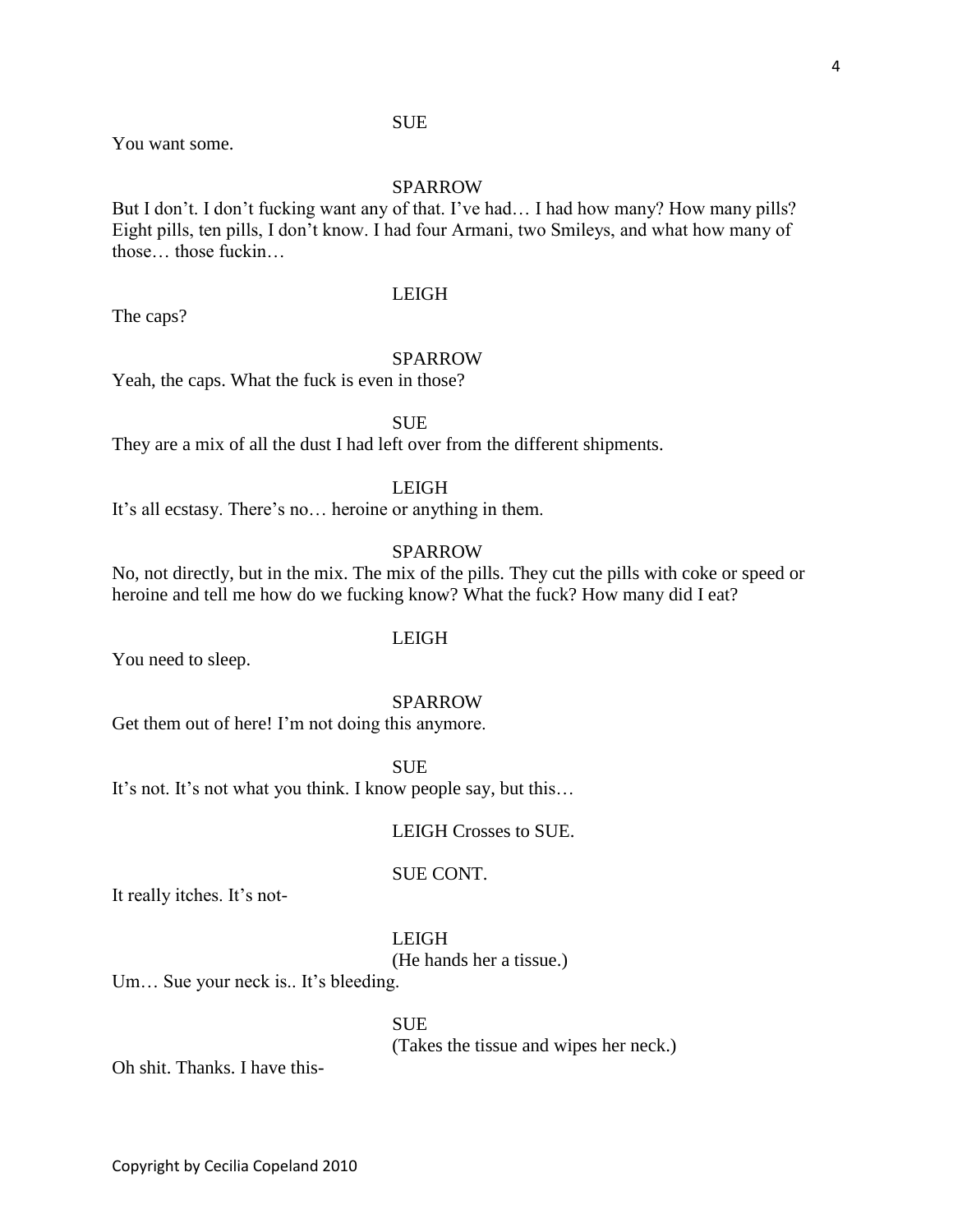#### SPARROW

## (Talks to LEIGH as if he is still there.)

This is not. Not! Fucking glamourous! I'm doing doing this anymore! Us, me you, we are not. I am not. I'm not fucking doing it. And you wanna keep this shit up fine. I'm fucking done. I'm done with it. I'm not coming out until they're gone, and I'm not doing this ever, ever, ever, never, ever, ever again!

SUE

So should I say goodbye to her?

# LEIGH

No, I think she just needs to crash.

#### SUE

She can sleep?

# LEIGH

She took some sleeping pills a while ago. She has a photo shoot at… what time… fuck, in about five hours. She's gotta get some sleep you know.

**SUE** 

Sure, sure. Hey look thanks. Look, take these.

I can't.

LEIGH

No, no, they're free.

#### LEIGH

What?

SUE You guys played host to a great party. Take'em.

#### LEIGH

Right now… probably not a good time.

**SUE** 

LEIGH

There's 8 caps there. If you don't want to take'em now, save'em for later. Fuck, sell'em to the boys. You can get sixty each for those. I'm giving you five hundred bucks Leigh. If you don't want my thanks-

No, I just-

Copyright by Cecilia Copeland 2010

# **SUE**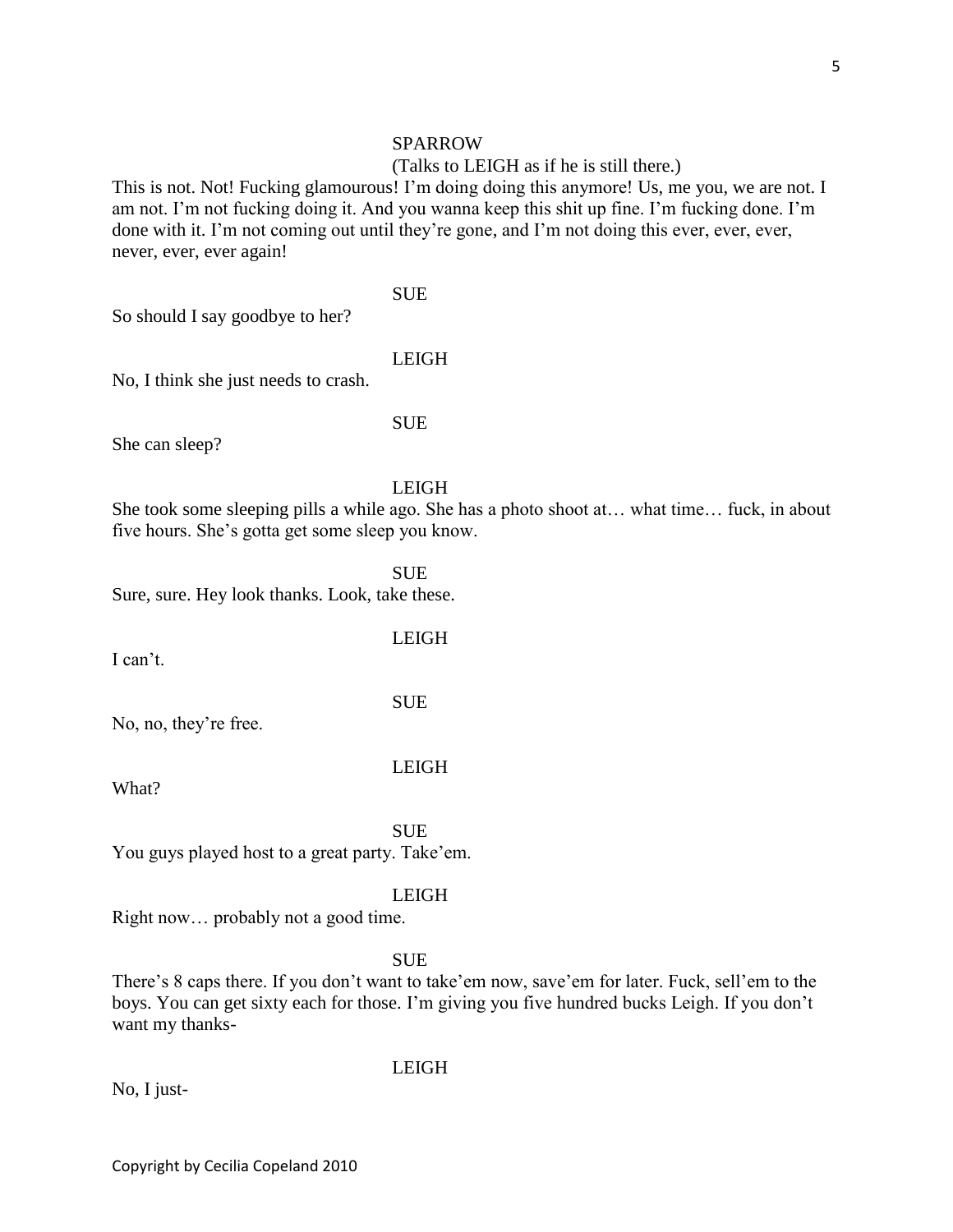# SUE

You know, I'm not some fuckin junkie.

# LEIGH

No, I know that. I… I just can't pay you and I'm not-

# SPARROW

I don't want to see this shit anymore, I don't want to see her. I don't want to be part of this world anymore. If you want to stay in it, fine. But know this, know us, know me, I'm fucking done so you pick. That shit or me…

(He takes the pills.)

(Pause.)

Good. Tell me when they're gone.

**SUE** 

I know that. Just take'em as my thanks. I made a lot of money here. Consider it a tip.

LEIGH

Anytime.

SUE

(She exits.)

LEIGH

(He thinks and then puts the pills in his pocket. He goes to the door and knocks.)

(He peeks his head in.)

They're gone.

Hey, Sparrow?

Everybody?

LEIGH

Yeah.

# SPARROW

SPARROW

# (Starts to cry.)

Thank you. We're done right? No more, right?

# LEIGH

Yeah. It's time to leave all of that behind us.